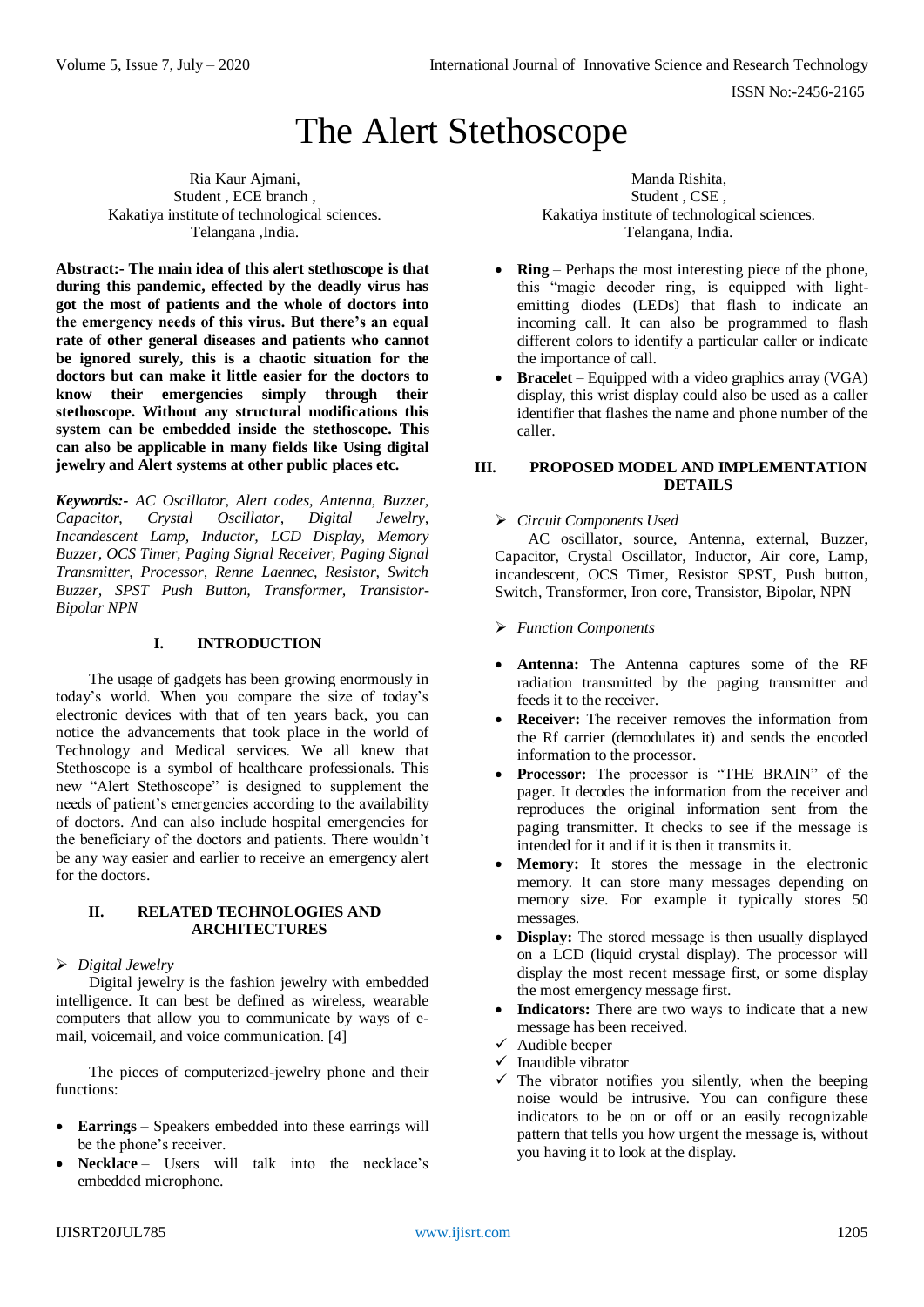ISSN No:-2456-2165

### *Method of Actions/The procedure*

**Emergency (patient /ambulance)**: The need of emergency is generally informed to the hospital authorities.

**Hospital Administration:** It uses an antenna which is a high frequency transmitter base which sends stability frequency with DSP (digital signal processing) which is 250 watts/900MHz or 1100MHz. It will then send the message to certain Doctor with the help of Doctor Availability register. Each Doctor has a specific code which is only specific to him.

- The radio frequency is set from 900-1000 which is localized radio frequency.
- The message of emergency is then sent by using Paging signal Controller [3]. Then it is transmitted further by paging signal transmitter.

**Doctor alert receiver:** Doctor gets an alert message in the form of numbers. Ex: 9999 and, so the alert is received by the doctor. This is less time consuming and more beneficial to the doctors.

The alert codes are segregated based on the specifications of doctors for the emergency of the patients. There are other hospital general emergencies which can be improvised using these codes.

The general hospital codes for emergencies are

- Code pink (reads 9999): infant or child abduction
- Code orange (reads 8888): Hazardous material or spill accident
- Code silver (reads 7777): Active shooter.
- Code Violet (reads 6666): violent or combative individual.
- Code yellow (reads 5555): Disaster
- Code brown (reads 4444): incoming patient (emergency).
- Code white (reads 3333): evacuation
- Code green (reads 2222): emergency activation.

#### R1<br>10K  $C<sub>5</sub>$  $\overline{c_1}$  $.01<sub>U</sub>$  $10<sub>U</sub>$ Q1<br>MPSH11  $rac{C6}{27}$ mF  $\mathbf{p}_4$  $6.2K$  $0.06$ uł 53.6K s ٨W ncsr: R3<br>20K  $\bigcirc$ R5<br>3.3K  $XTAL$ <br>149.89 MHz 78 78  $L<sup>3</sup>$ <sub>50u</sub>  $R6 \leq 220$ C<sub>3</sub>  $C<sub>7</sub>$ 180<sub>mF</sub>  $22.1$ C2<br>200mF  $C4$ <br>.01 $\mu$ F 0  $\mathbf{c}$ m  $L4$ <br>50uH **TO 6 - 15V DS** C<sub>8</sub>  $010F$ m 15 TO 6 - 15V DS  $50uH$ DRAWN BY CHECKED DATE SCALE SHEET NO **Project Alert Stethoscope**

Fig 1

## *Circuit Diagram*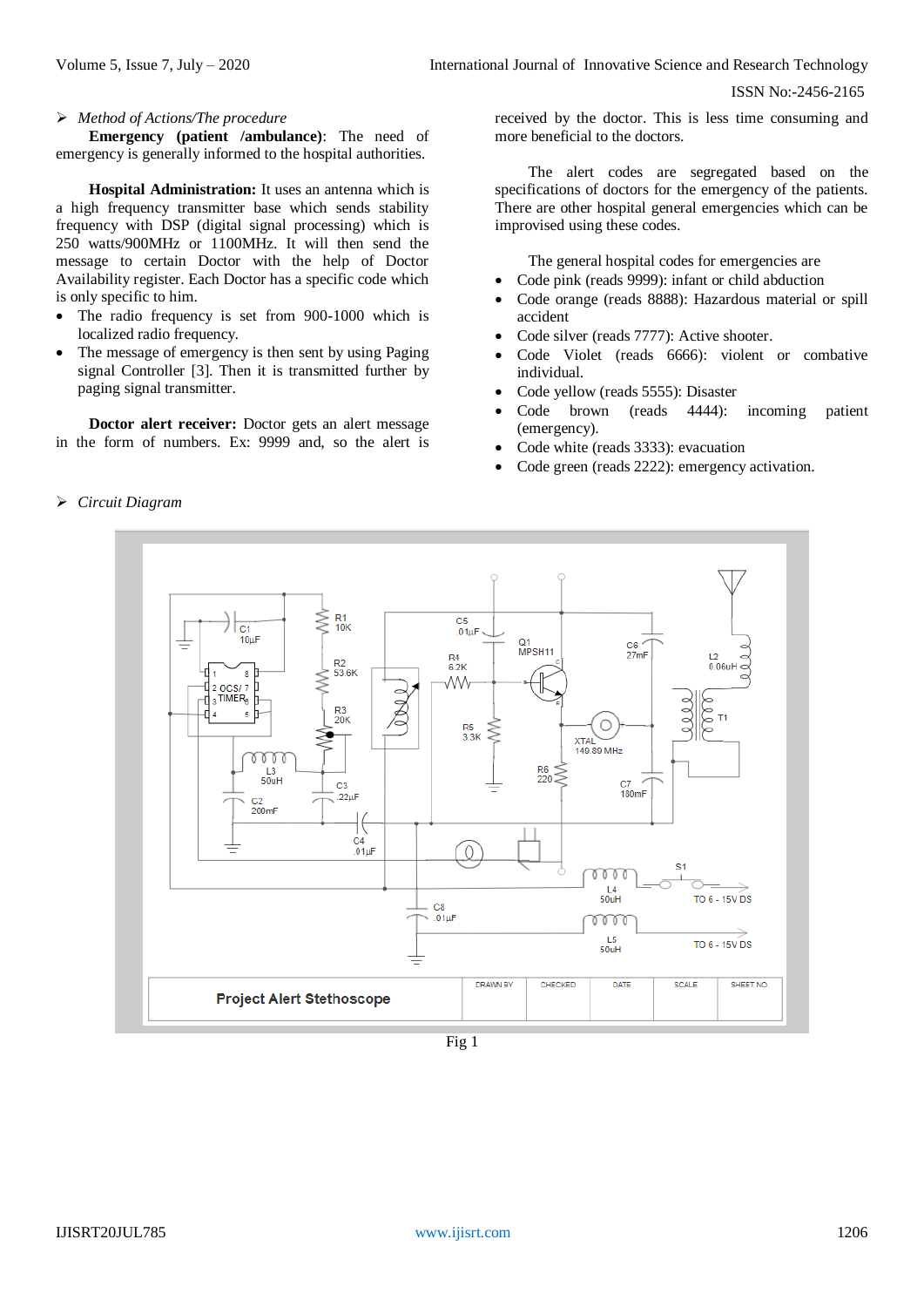#### *Device Outlook*



### *Method of Action*





*Embedding of this Device*

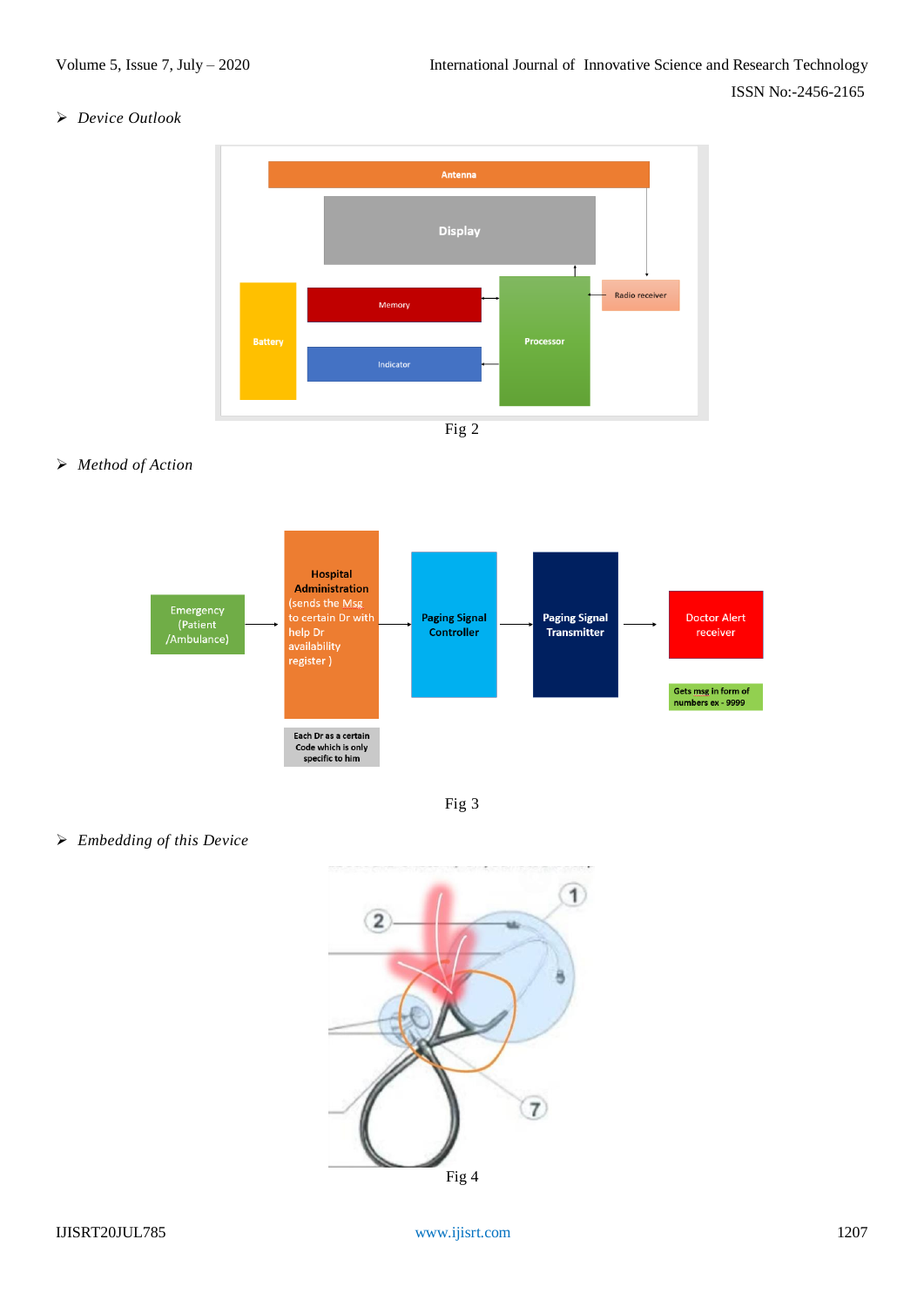**RED ARROW:** It can be embedded in another way by adding a triangular device in between V and U bifurcation.



# Fig 5

#### **BLACK ARROW:** It can be embedded in the diaphragm

#### **IV. STATISTICAL TESTS AND PARAMETERS**

There must be a legal permission from the WHO to make any changes or implement any new technology into the equipments. The work must be ethical prior to any other aspects. The circuit, its connections and the parameters of setting it up must be done vigilantly.



The above graph [5] is an example of the Average annual percentage change of mortality rates due to heart failure in both men and women of different age groups. Even in a pandemic of this deadly virus, this is an example of the emergency of other non virus affected patients. This

is chaotic situation for doctors to attend all the emergencies. So a simple technological improvisation of an emergency alert using stethoscope as the alert receiver could be more effective.